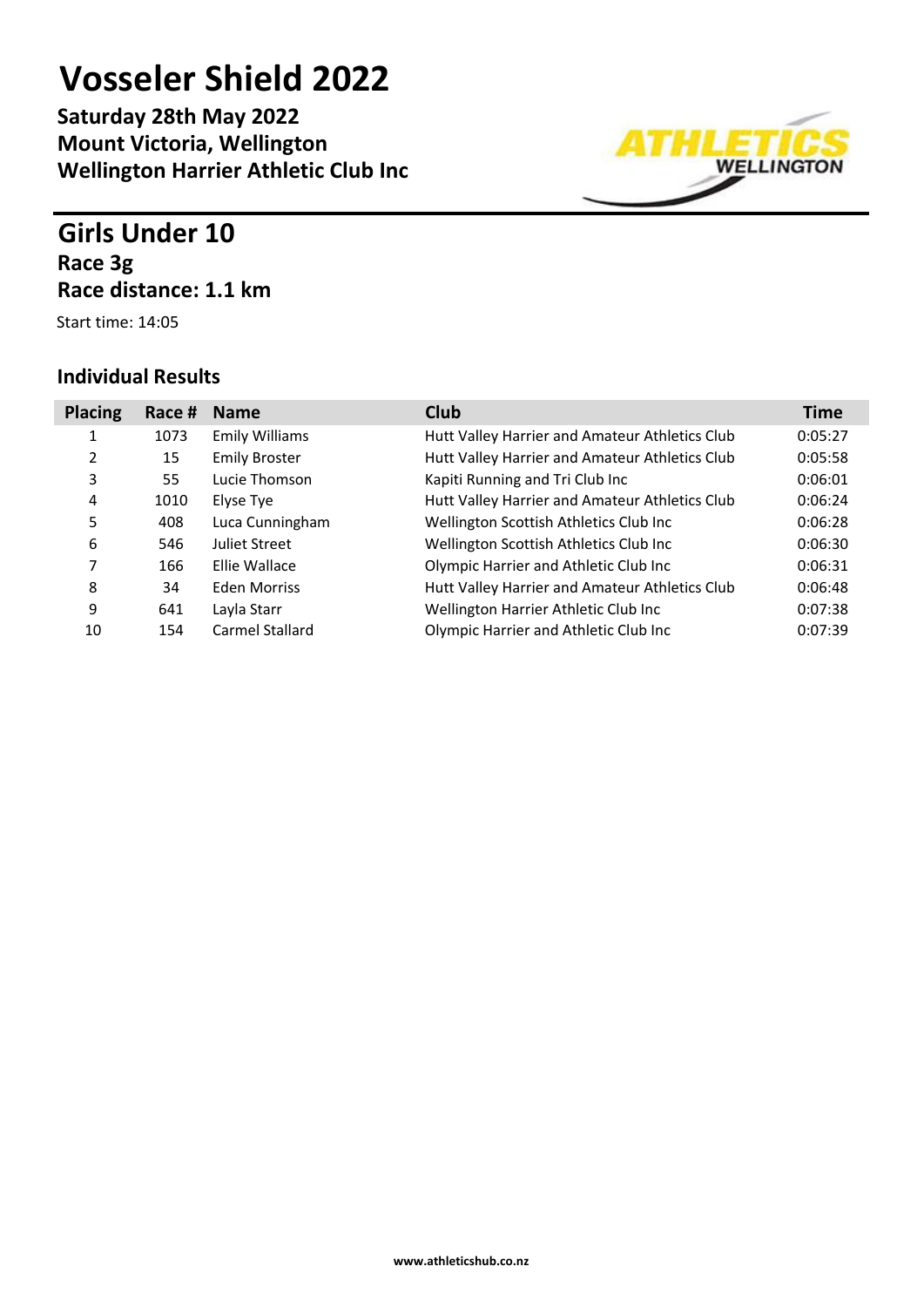**Saturday 28th May 2022 Mount Victoria, Wellington Wellington Harrier Athletic Club Inc**

### **Girls Under 12 Race 3f Race distance: 1.1 km**

Start time: 14:05



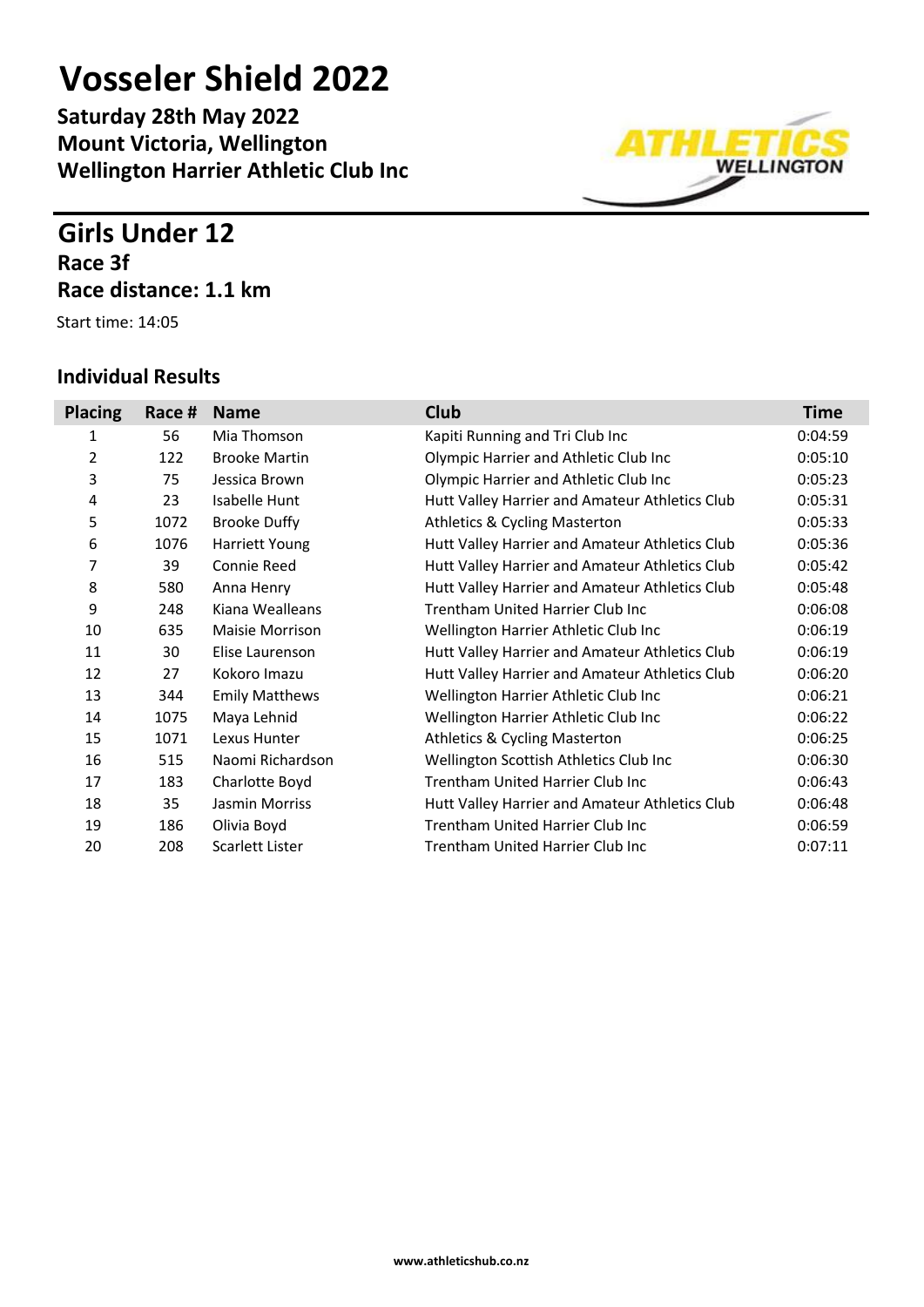**Saturday 28th May 2022 Mount Victoria, Wellington Wellington Harrier Athletic Club Inc**

### **Girls Under 14 Race 3e Race distance: 1.1 km**

Start time: 14:05



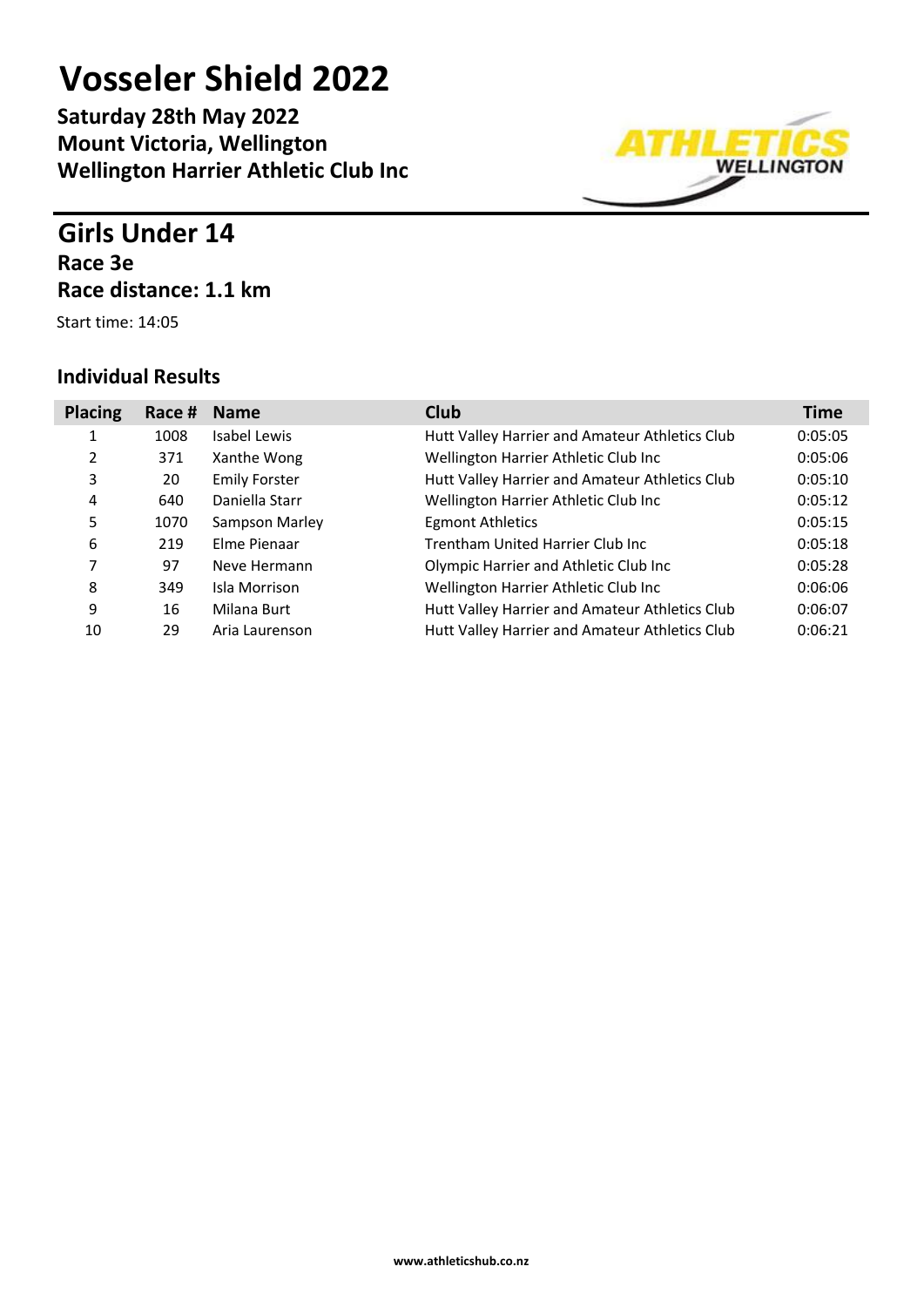**Saturday 28th May 2022 Mount Victoria, Wellington Wellington Harrier Athletic Club Inc**

## **Girls Under 16 Race 2c Race distance: 3 km**

Start time: 13:35

| <b>Placing</b> | Race # Name |                  | <b>Club</b>                                    | <b>Time</b> |
|----------------|-------------|------------------|------------------------------------------------|-------------|
| 1              | 326         | Poppy Healy      | Wellington Harrier Athletic Club Inc           | 0:12:36     |
| 2              | 1061        | Jessica Mckenzie | Hutt Valley Harrier and Amateur Athletics Club | 0:13:18     |
| 3              | 32          | Gwen Mcgrath     | Hutt Valley Harrier and Amateur Athletics Club | 0:14:21     |
| 4              | 576         | Jane Doyle       | Hutt Valley Harrier and Amateur Athletics Club | 0:14:26     |
| 5              | 317         | Anabelle Feltham | Wellington Harrier Athletic Club Inc           | 0:14:30     |
| 6              | 1060        | Ava Register     | <b>Athletics &amp; Cycling Masterton</b>       | 0:16:29     |

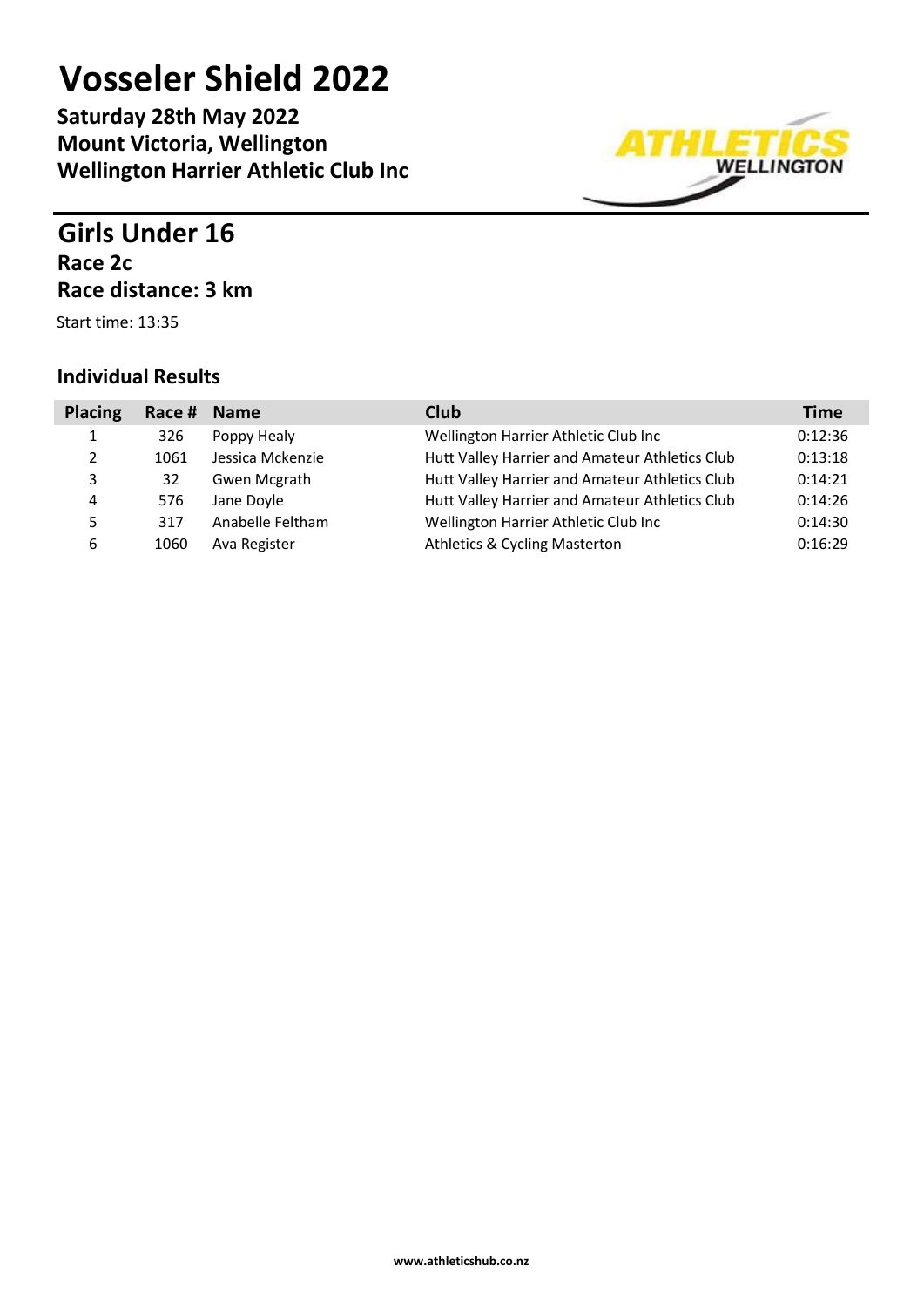**Saturday 28th May 2022 Mount Victoria, Wellington Wellington Harrier Athletic Club Inc**



### **Women Under 18 Race 2b Race distance: 3 km**

Start time: 13:35

| <b>Placing</b> | Race # Name |                   | Club                                 | <b>Time</b> |
|----------------|-------------|-------------------|--------------------------------------|-------------|
|                | 313         | Lulu Davies       | Wellington Harrier Athletic Club Inc | 0:13:24     |
|                | 620         | Lillie Beliveau   | Wellington Harrier Athletic Club Inc | 0:13:33     |
|                | 279         | Scarlett Anderson | Wellington Harrier Athletic Club Inc | 0:13:33     |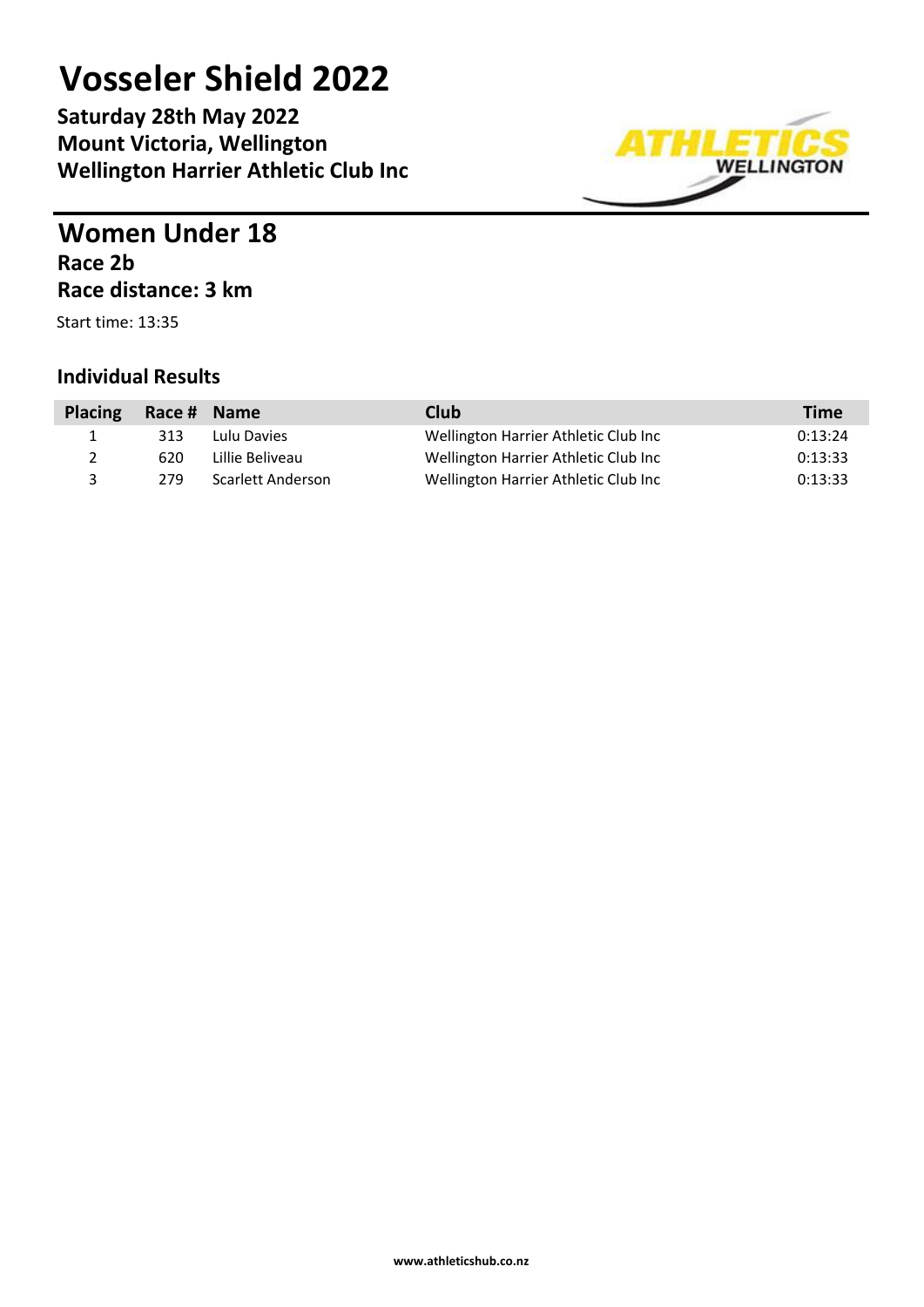**Saturday 28th May 2022 Mount Victoria, Wellington Wellington Harrier Athletic Club Inc**



### **Women Under 20 Race 2a Race distance: 3 km**

Start time: 13:35

| Placing Race # Name |     |                | Club                              | Time    |
|---------------------|-----|----------------|-----------------------------------|---------|
|                     | 260 | Rain Milne     | Victoria University Athletic Club | 0:14:49 |
|                     | 259 | Antonia Martin | Victoria University Athletic Club | 0:16:45 |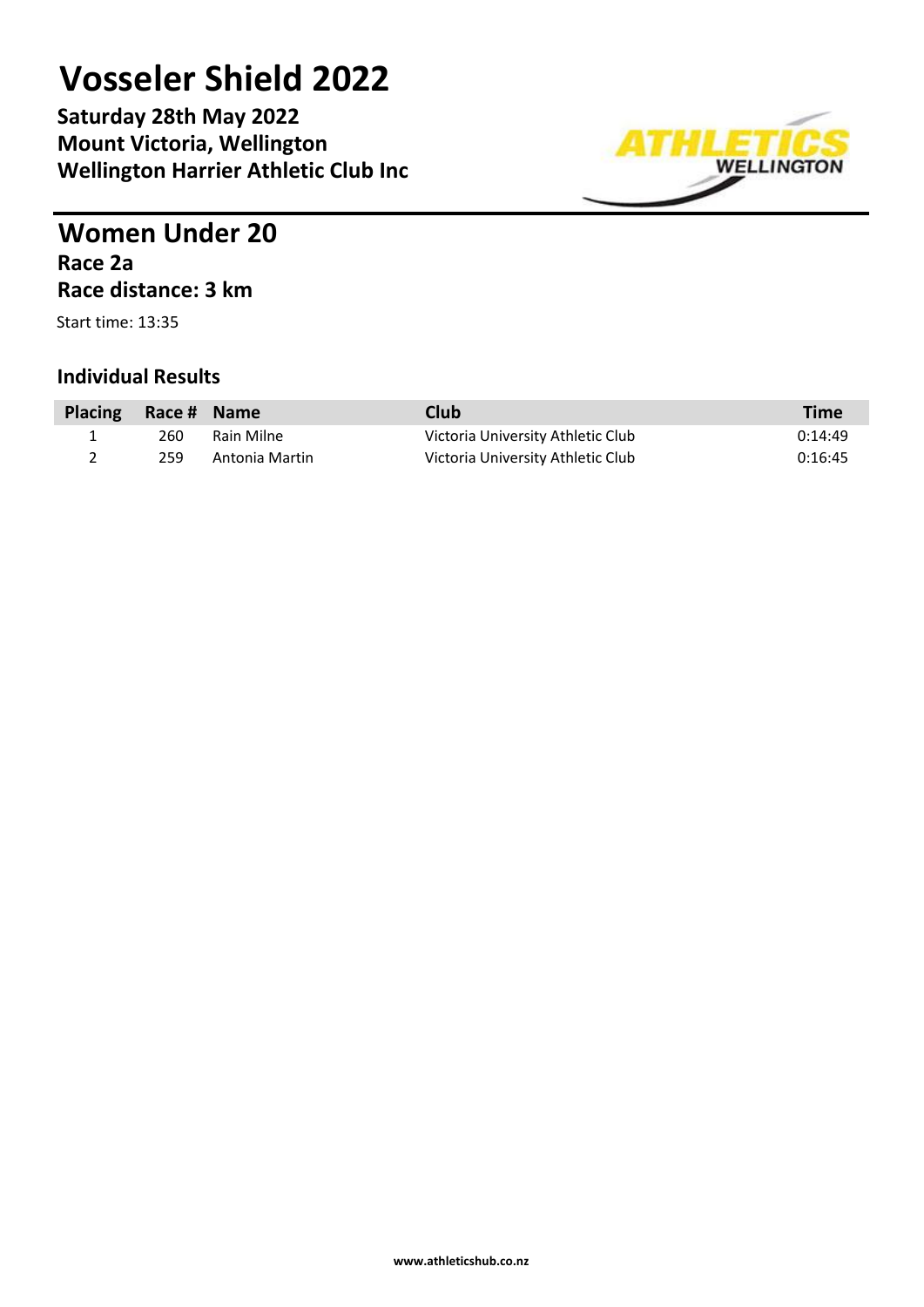**Saturday 28th May 2022 Mount Victoria, Wellington Wellington Harrier Athletic Club Inc**

### **Senior Women Race 1a Race distance: 5 km**

Start time: 12:40

| <b>Placing</b> | Race # | <b>Name</b>          | <b>Club</b>                            | <b>Time</b> |
|----------------|--------|----------------------|----------------------------------------|-------------|
| 1              | 315    | Sarah Drought        | Wellington Harrier Athletic Club Inc   | 0:21:37     |
| 2              | 320    | <b>Esther George</b> | Wellington Harrier Athletic Club Inc   | 0:22:31     |
| 3              | 352    | Andrea Peat          | Wellington Harrier Athletic Club Inc   | 0:23:26     |
| 4              | 92     | Amelia Harris        | Olympic Harrier and Athletic Club Inc  | 0:24:14     |
| 5              | 388    | Amanda Broughton     | Wellington Scottish Athletics Club Inc | 0:26:55     |
| 6              | 419    | Lucy Fauth           | Wellington Scottish Athletics Club Inc | 0:27:17     |
| 7              | 540    | Danielle Stevens     | Wellington Scottish Athletics Club Inc | 0:27:46     |
| 8              | 552    | Jaime Vessiot        | Wellington Scottish Athletics Club Inc | 0:28:07     |
| 9              | 475    | Lulu Lloyd Jones     | Wellington Scottish Athletics Club Inc | 0:28:46     |
| 10             | 64     | Jennie Alderton-Moss | Olympic Harrier and Athletic Club Inc  | 0:31:31     |
| 11             | 547    | Emma Sturmfels       | Wellington Scottish Athletics Club Inc | 0:32:52     |

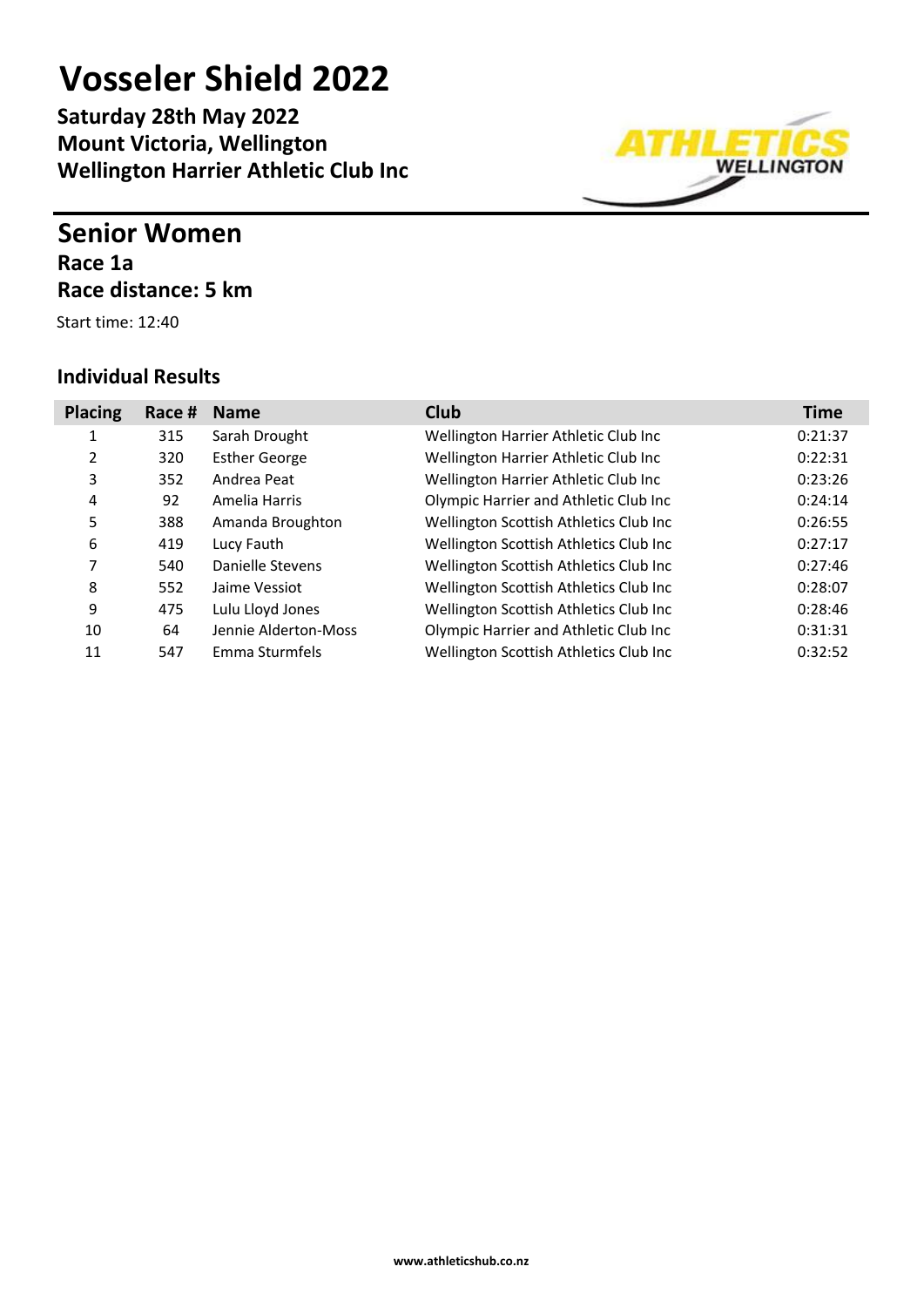**Saturday 28th May 2022 Mount Victoria, Wellington Wellington Harrier Athletic Club Inc**

### **Masters Women 35 Race 1b Race distance: 5 km**

Start time: 12:40



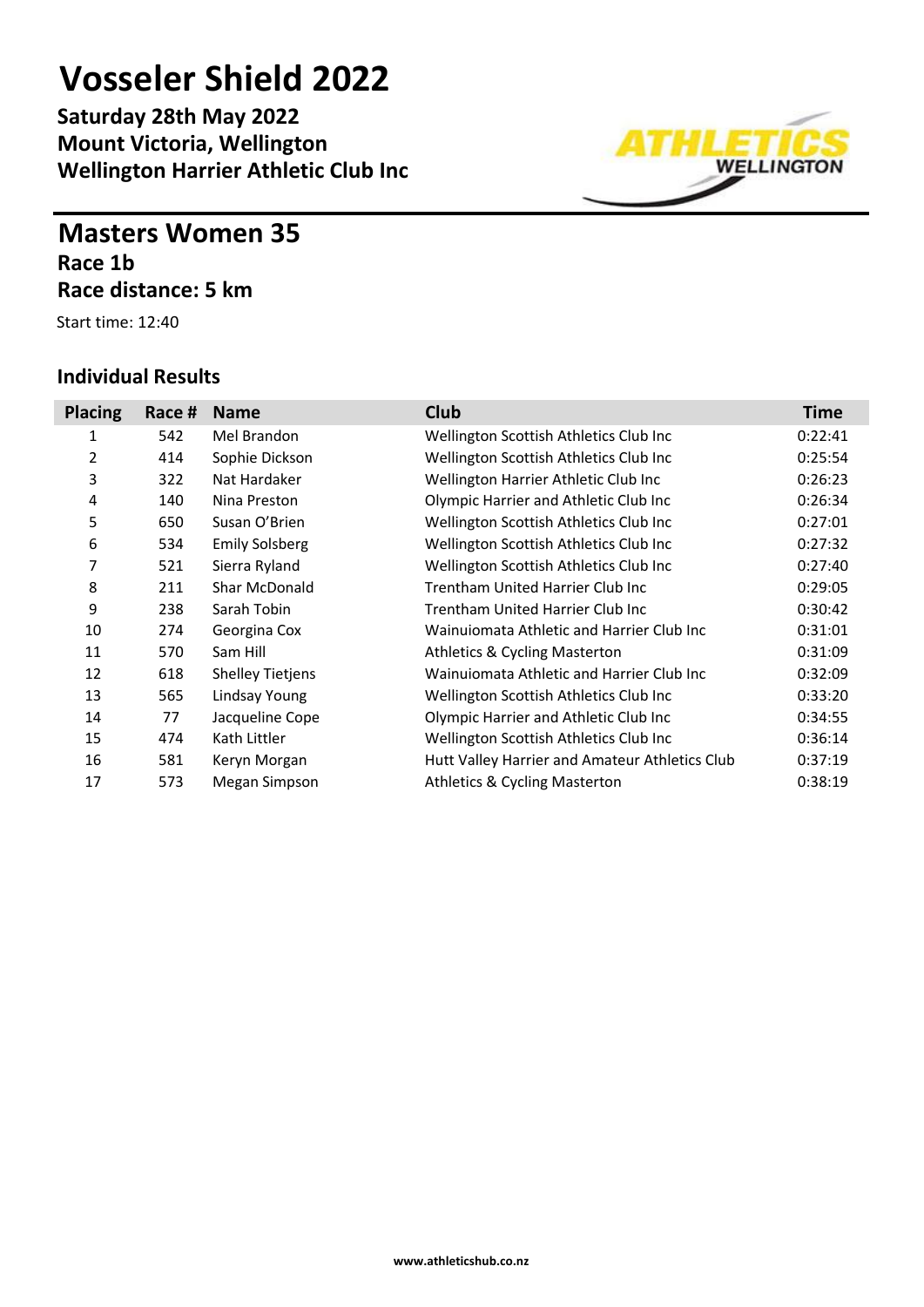**Saturday 28th May 2022 Mount Victoria, Wellington Wellington Harrier Athletic Club Inc**

### **Masters Women 50 Race 1c Race distance: 5 km**

Start time: 12:40

| <b>Placing</b> | Race # | <b>Name</b>           | <b>Club</b>                            | <b>Time</b> |
|----------------|--------|-----------------------|----------------------------------------|-------------|
| 1              | 554    | <b>Heather Walker</b> | Wellington Scottish Athletics Club Inc | 0:24:51     |
| 2              | 329    | Victoria Humphries    | Wellington Harrier Athletic Club Inc   | 0:27:54     |
| 3              | 592    | <b>Tracy Berghan</b>  | Olympic Harrier and Athletic Club Inc  | 0:28:58     |
| 4              | 46     | Sarah Bramwell        | Kapiti Running and Tri Club Inc        | 0:29:05     |
| 5              | 496    | Melissa Moon          | Wellington Scottish Athletics Club Inc | 0:29:40     |
| 6              | 145    | Jan Sheppard          | Olympic Harrier and Athletic Club Inc  | 0:30:38     |
| 7              | 241    | Belinda Walker        | Trentham United Harrier Club Inc       | 0:30:53     |
| 8              | 81     | Melissa Crompton      | Olympic Harrier and Athletic Club Inc  | 0:33:35     |
| 9              | 73     | Eleanore Brown        | Olympic Harrier and Athletic Club Inc  | 0:36:47     |
| 10             | 557    | Maria Williams        | Wellington Scottish Athletics Club Inc | 0:40:05     |
| 11             | 478    | Fiona Macmaster       | Wellington Scottish Athletics Club Inc | 0:41:02     |
| 12             | 455    | Claire Jennings       | Wellington Scottish Athletics Club Inc | 0:42:50     |
| 13             | 492    | Katrina Michelson     | Wellington Scottish Athletics Club Inc | 0:49:49     |

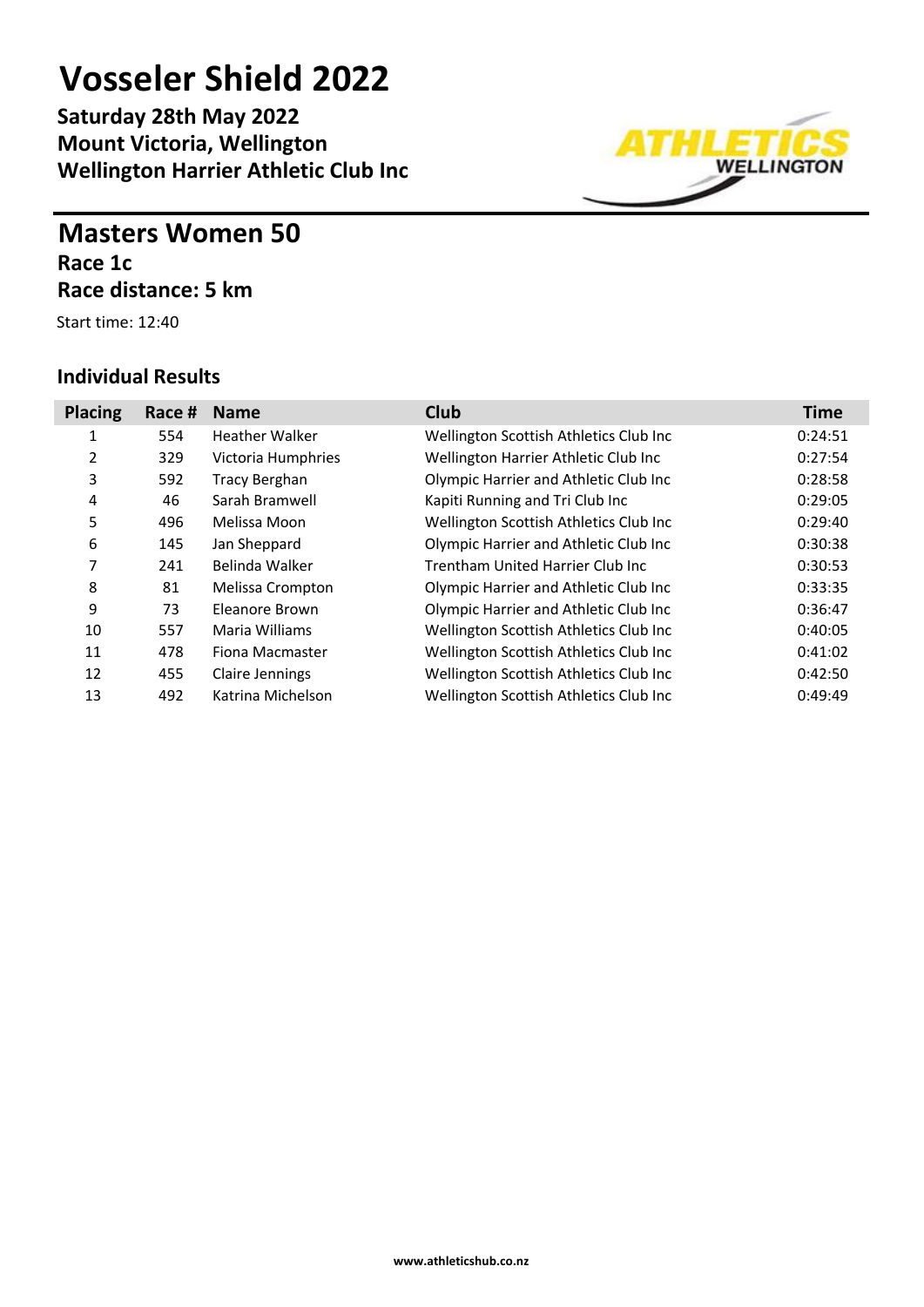**Saturday 28th May 2022 Mount Victoria, Wellington Wellington Harrier Athletic Club Inc**



### **Masters Women 60 Race 1d Race distance: 5 km**

Start time: 12:40

| <b>Placing</b> | Race # Name |                   | <b>Club</b>                              | <b>Time</b> |
|----------------|-------------|-------------------|------------------------------------------|-------------|
| Ŧ.             | 1001        | Sue Bankier       | <b>Athletics &amp; Cycling Masterton</b> | 0:29:01     |
| 2              | 63          | Cathy Alderton    | Olympic Harrier and Athletic Club Inc    | 0:30:19     |
| 3              | 79          | Sheryne Coverdale | Olympic Harrier and Athletic Club Inc    | 0:32:58     |
| 4              | 101         | Tineke Hooft      | Olympic Harrier and Athletic Club Inc    | 0:34:01     |
| 5              | 137         | Denise Pilcher    | Olympic Harrier and Athletic Club Inc    | 0:37:12     |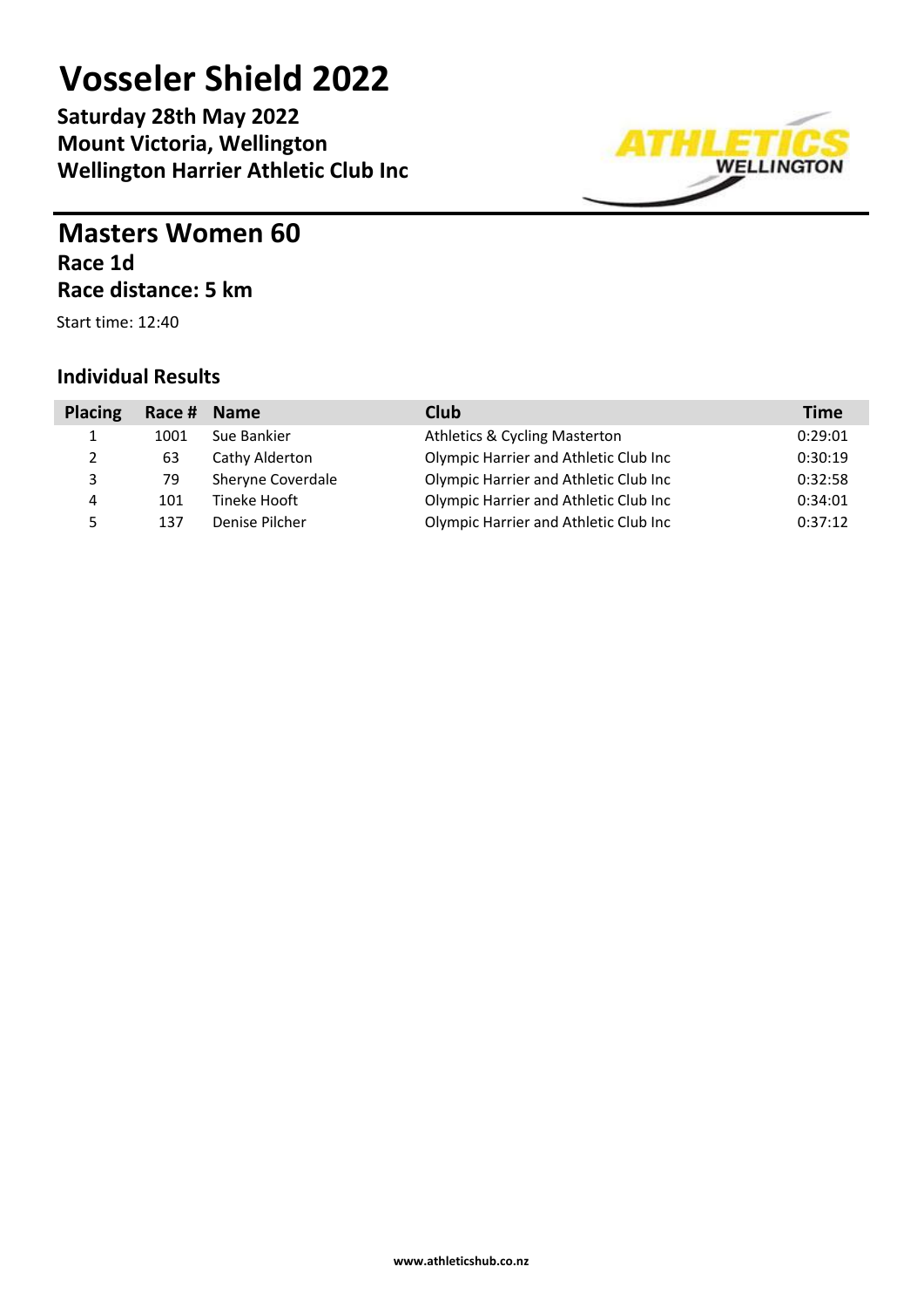**Saturday 28th May 2022 Mount Victoria, Wellington Wellington Harrier Athletic Club Inc**



### **Masters Women 65 Race 1e Race distance: 5 km**

Start time: 12:40

| <b>Placing</b> | Race # Name |                  | Club                                   | <b>Time</b> |
|----------------|-------------|------------------|----------------------------------------|-------------|
| $\mathbf{I}$   | 413         | Loretta DeSourdy | Wellington Scottish Athletics Club Inc | 0:36:57     |
|                | 149         | Jean Skilton     | Olympic Harrier and Athletic Club Inc  | 0:37:04     |
|                | 374         | Michele Allison  | Wellington Scottish Athletics Club Inc | 0:40:03     |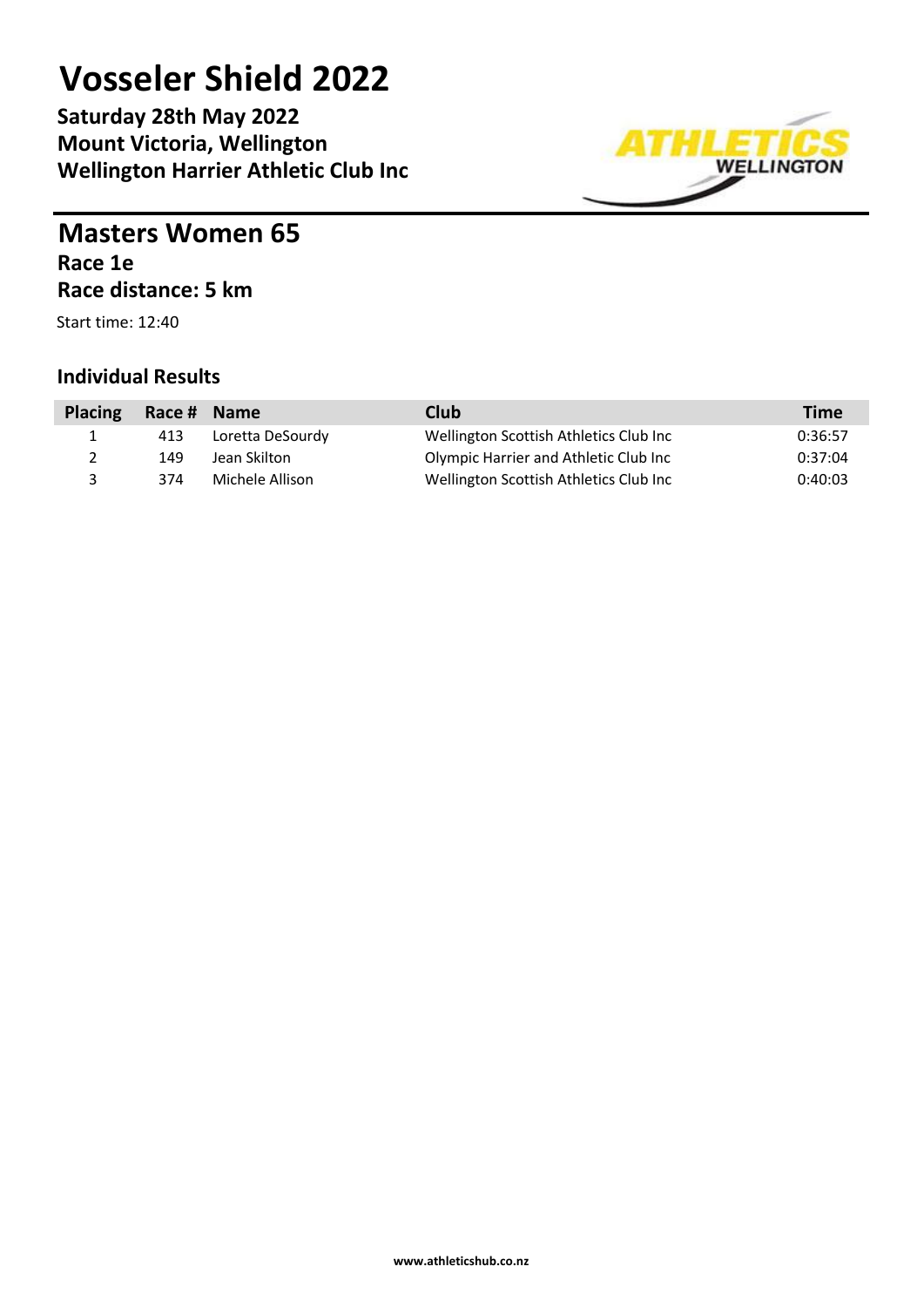**Saturday 28th May 2022 Mount Victoria, Wellington Wellington Harrier Athletic Club Inc**



**Masters Women 70 Race 1f Race distance: 5 km**

Start time: 12:40

| Placing Race # Name |                | <b>Club</b>                            | <b>Time</b> |
|---------------------|----------------|----------------------------------------|-------------|
|                     | 433 Pam Graham | Wellington Scottish Athletics Club Inc | 0:38:51     |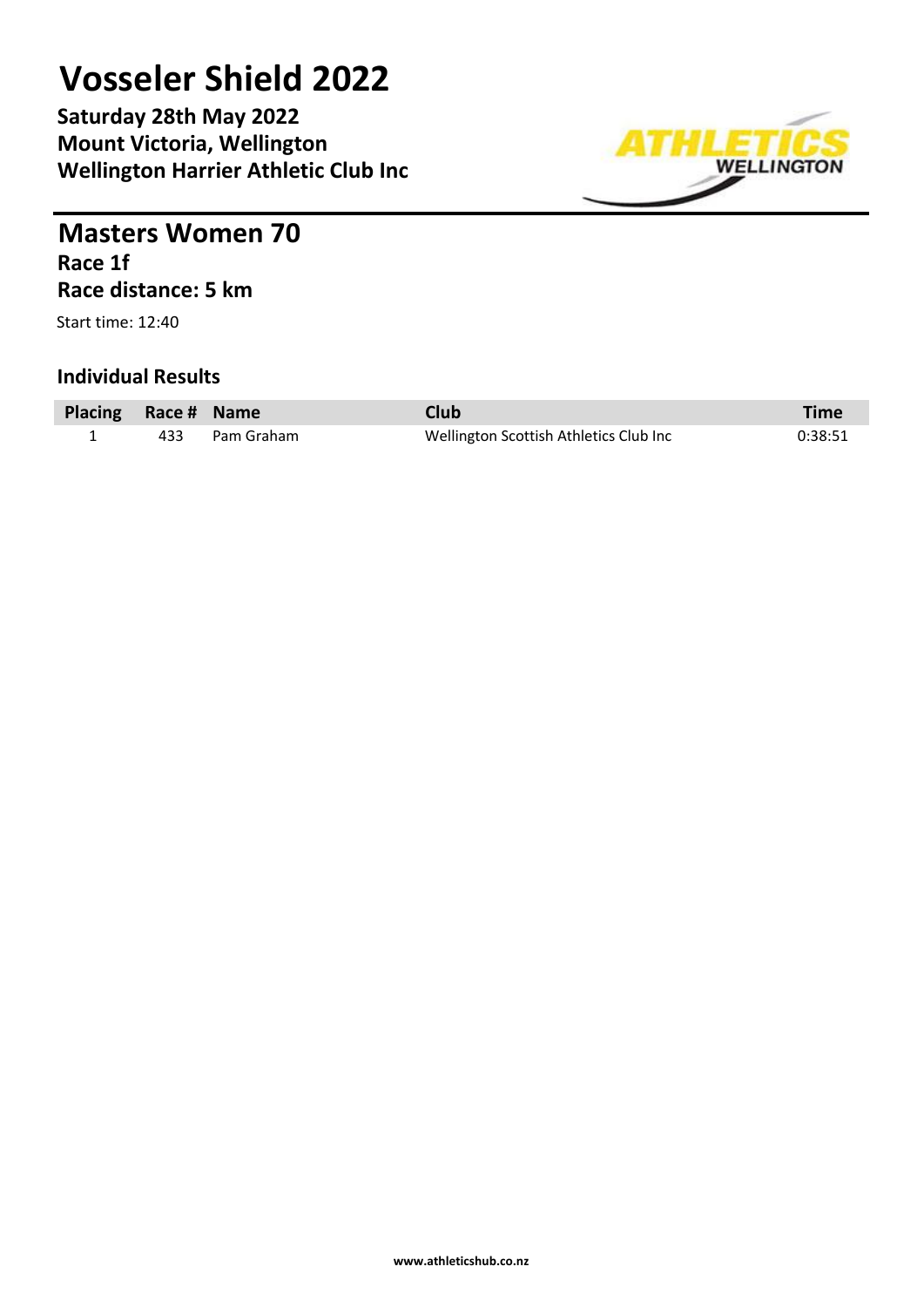**Saturday 28th May 2022 Mount Victoria, Wellington Wellington Harrier Athletic Club Inc**

### **Boys Under 10 Race 3c Race distance: 1.1 km**

Start time: 14:05



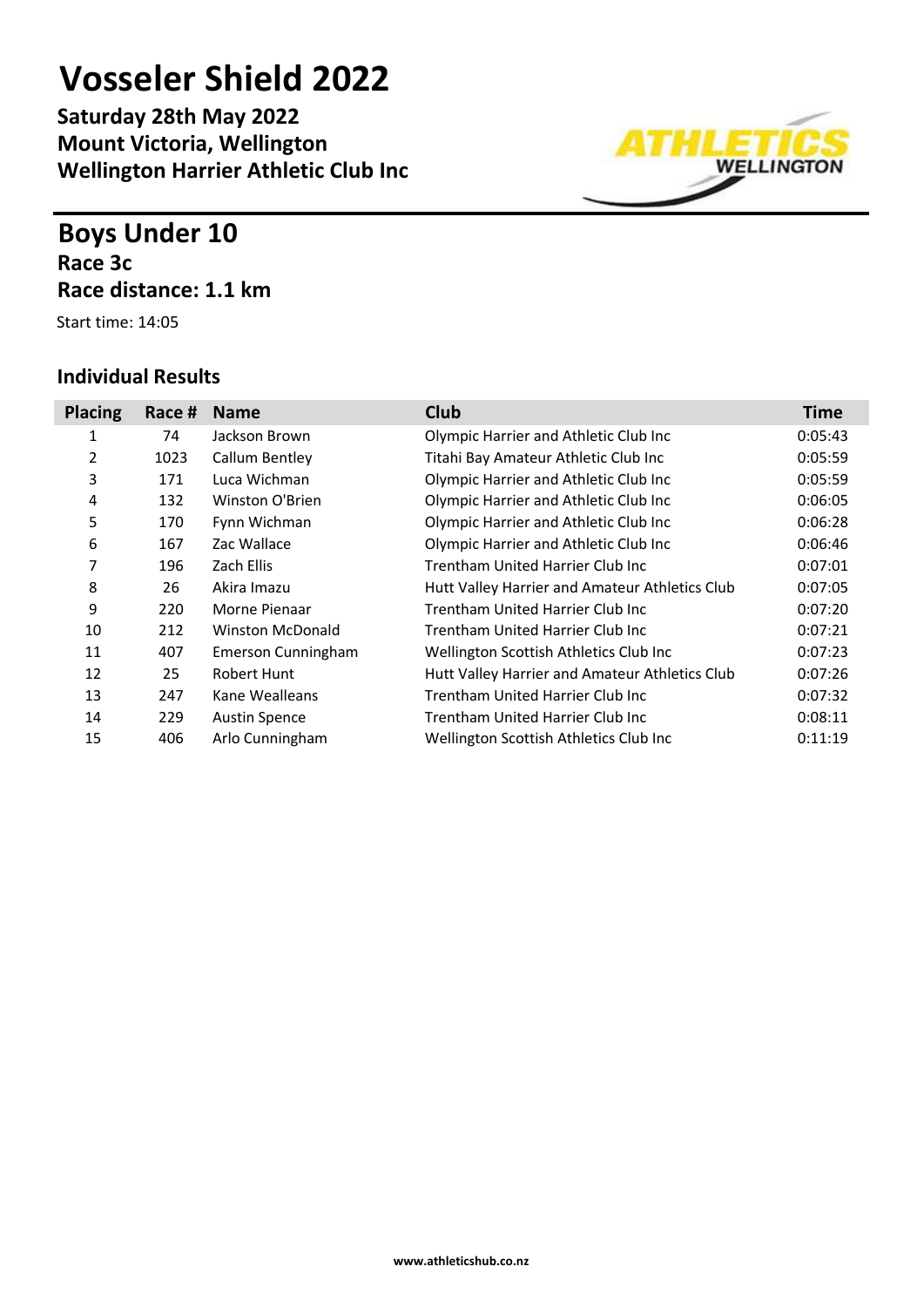**Saturday 28th May 2022 Mount Victoria, Wellington Wellington Harrier Athletic Club Inc**

### **Boys Under 12 Race 3b Race distance: 1.1 km**

Start time: 14:05

#### **Individual Results**



**www.athleticshub.co.nz**

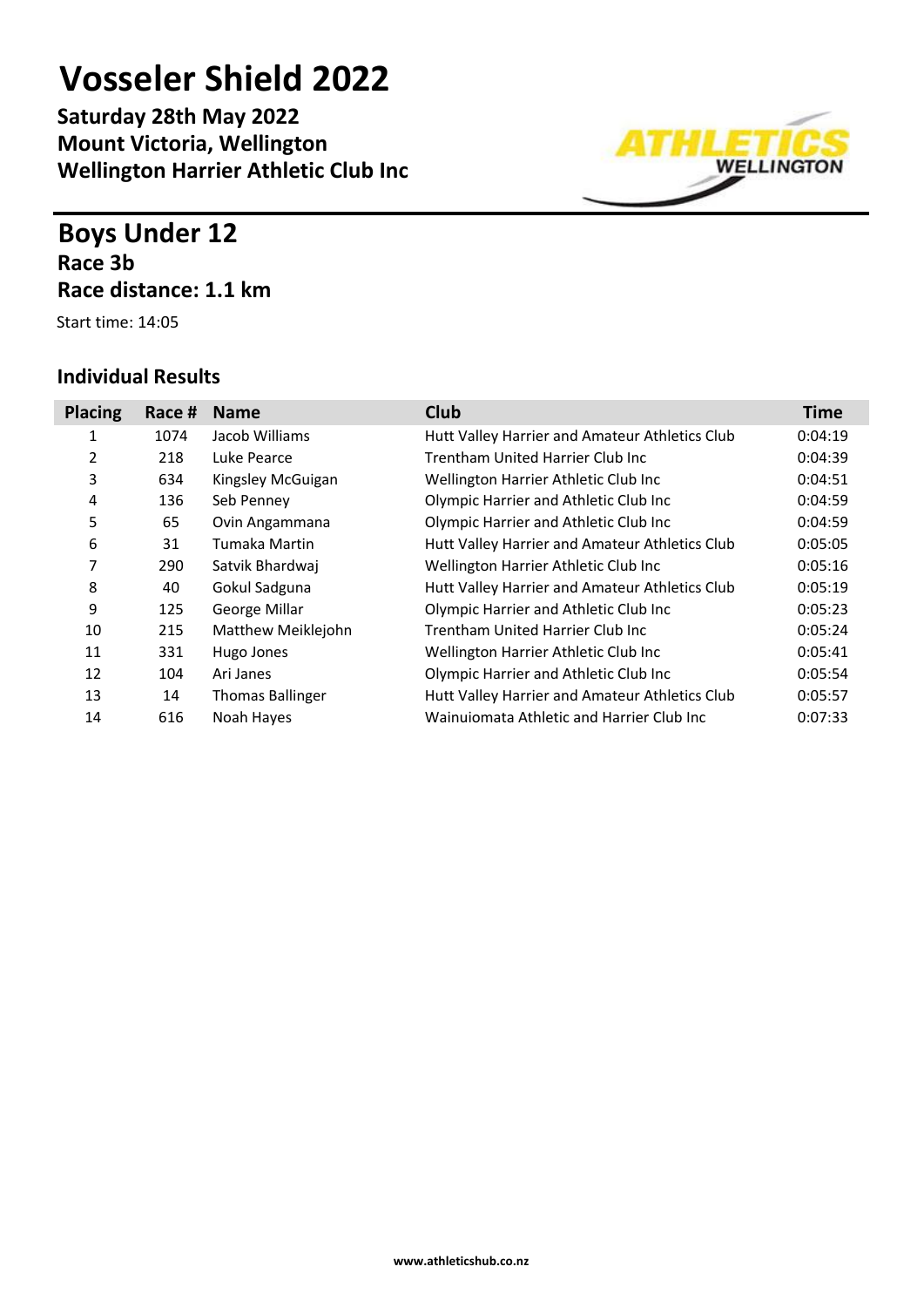**Saturday 28th May 2022 Mount Victoria, Wellington Wellington Harrier Athletic Club Inc**

### **Boys Under 14 Race 3a Race distance: 1.1 km**

Start time: 14:05



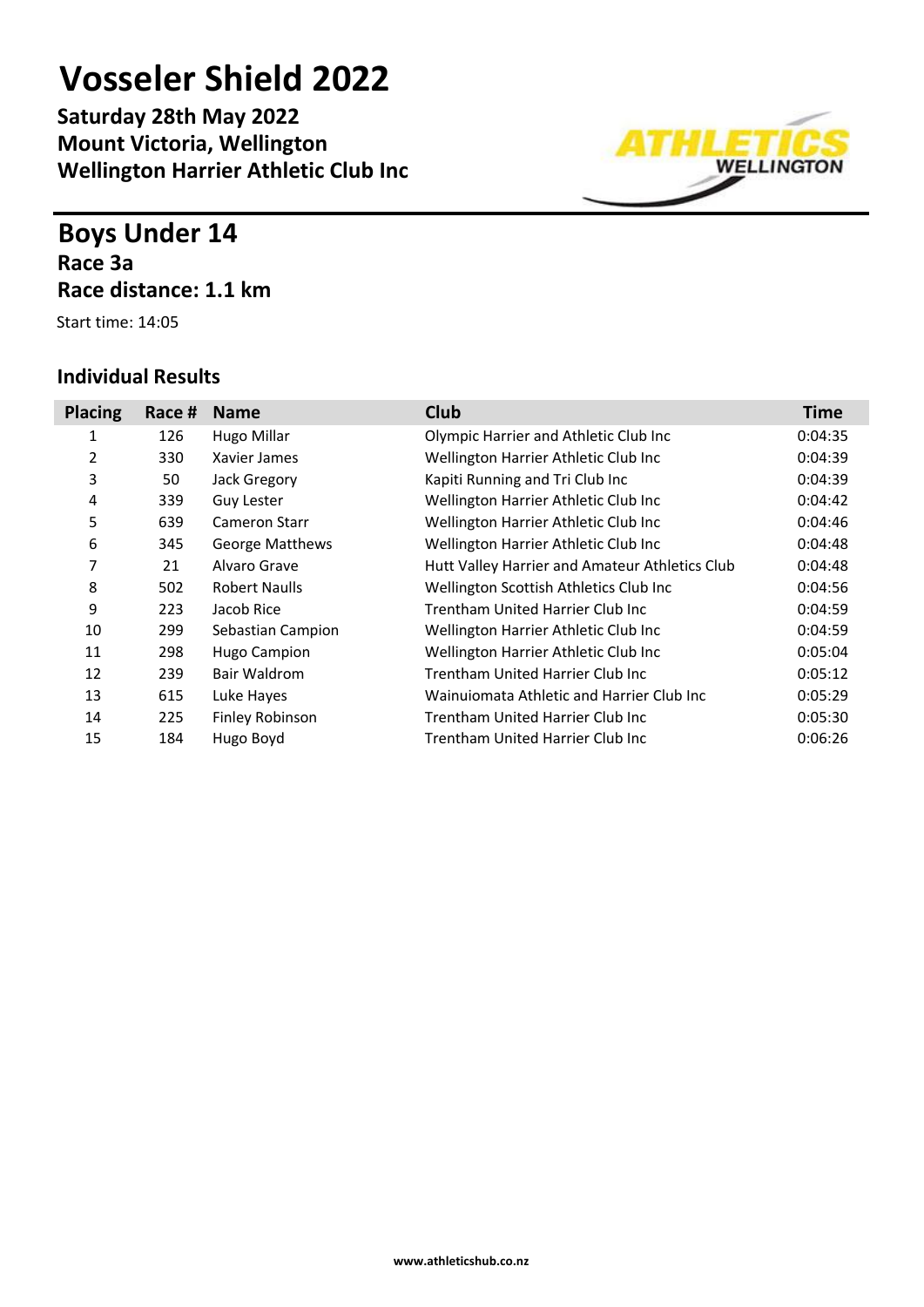**Saturday 28th May 2022 Mount Victoria, Wellington Wellington Harrier Athletic Club Inc**

### **Boys Under 16 Race 2e Race distance: 3 km**

Start time: 13:35

| <b>Placing</b> | Race # | <b>Name</b>             | <b>Club</b>                                    | <b>Time</b> |
|----------------|--------|-------------------------|------------------------------------------------|-------------|
|                | 252    | Callum Wos              | Trentham United Harrier Club Inc               | 0:11:43     |
| 2              | 296    | Silas Campbell          | Wellington Harrier Athletic Club Inc           | 0:12:27     |
| 3              | 1006   | Jonathan Green          | Hutt Valley Harrier and Amateur Athletics Club | 0:12:36     |
| 4              | 596    | David Cook              | Olympic Harrier and Athletic Club Inc          | 0:13:20     |
| 5              | 222    | Caleb Rice              | Trentham United Harrier Club Inc               | 0:13:48     |
| 6              | 153    | <b>Bernard Stallard</b> | Olympic Harrier and Athletic Club Inc          | 0:14:00     |
| 7              | 633    | Bertie McGuigan         | Wellington Harrier Athletic Club Inc           | 0:14:11     |
| 8              | 302    | Cormac Chesney          | Wellington Harrier Athletic Club Inc           | 0:15:25     |

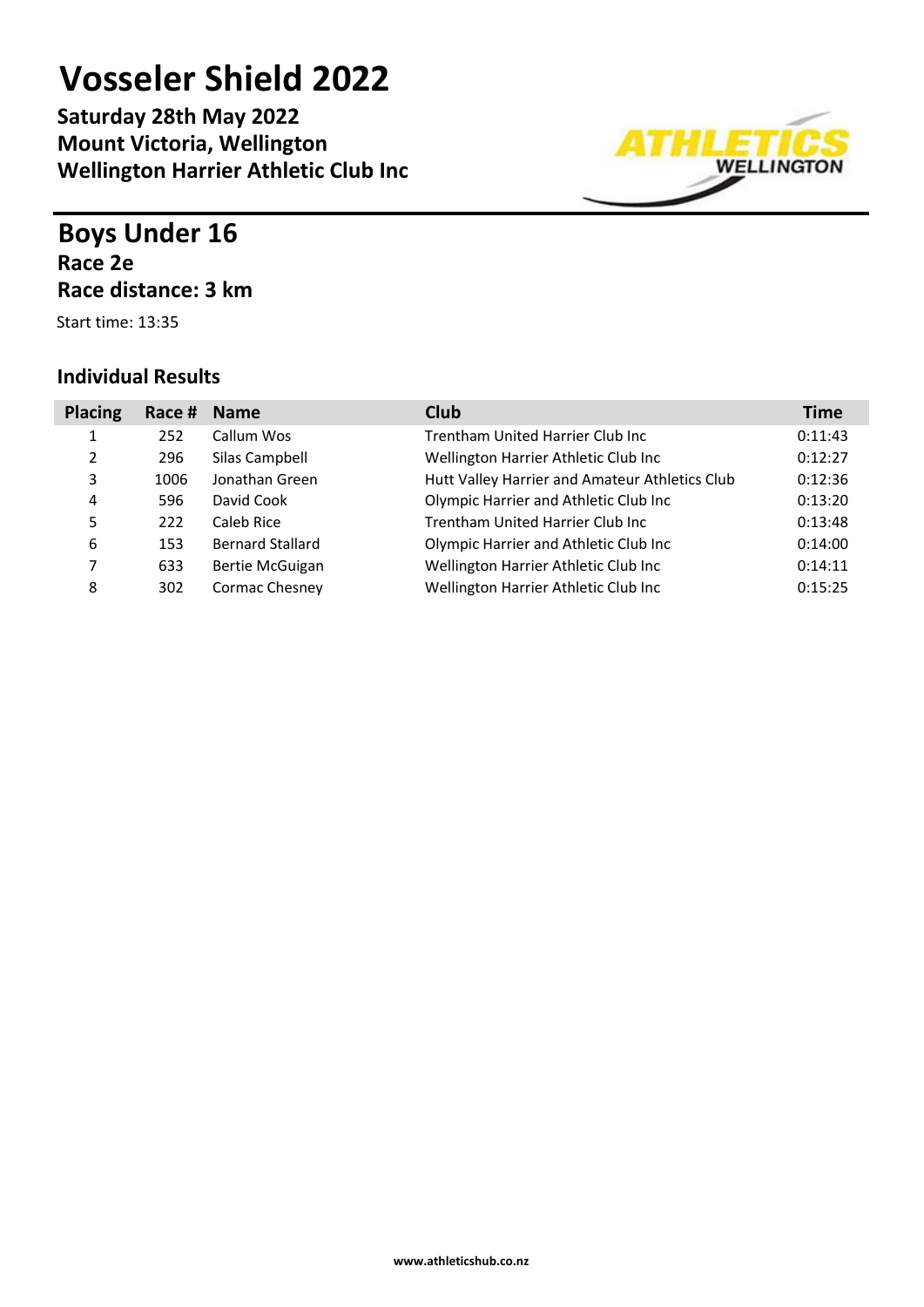**Saturday 28th May 2022 Mount Victoria, Wellington Wellington Harrier Athletic Club Inc**

## **Men Under 18 Race 2d Race distance: 3 km**

Start time: 13:35

I

| <b>Placing</b> | Race # | <b>Name</b>            | <b>Club</b>                                    | <b>Time</b> |
|----------------|--------|------------------------|------------------------------------------------|-------------|
| 1              | 205    | Joshua Jordan          | Trentham United Harrier Club Inc               | 0:10:53     |
| 2              | 221    | Max Poland             | Trentham United Harrier Club Inc               | 0:10:54     |
| 3              | 85     | Max Doherty            | Olympic Harrier and Athletic Club Inc          | 0:11:02     |
| 4              | 301    | Conor Chesney          | Wellington Harrier Athletic Club Inc           | 0:11:35     |
| 5              | 210    | Hassan Joel McCall     | Trentham United Harrier Club Inc               | 0:11:41     |
| 6              | 603    | Ryan Mackay            | Olympic Harrier and Athletic Club Inc          | 0:11:59     |
| 7              | 300    | Aidan Chesney          | Wellington Harrier Athletic Club Inc           | 0:12:19     |
| 8              | 342    | Wilson Li              | Wellington Harrier Athletic Club Inc           | 0:12:27     |
| 9              | 1002   | Jacob Anderson-Wallace | Hutt Valley Harrier and Amateur Athletics Club | 0:13:16     |
| 10             | 323    | Theodore Hardy         | Wellington Harrier Athletic Club Inc           | 0:14:11     |

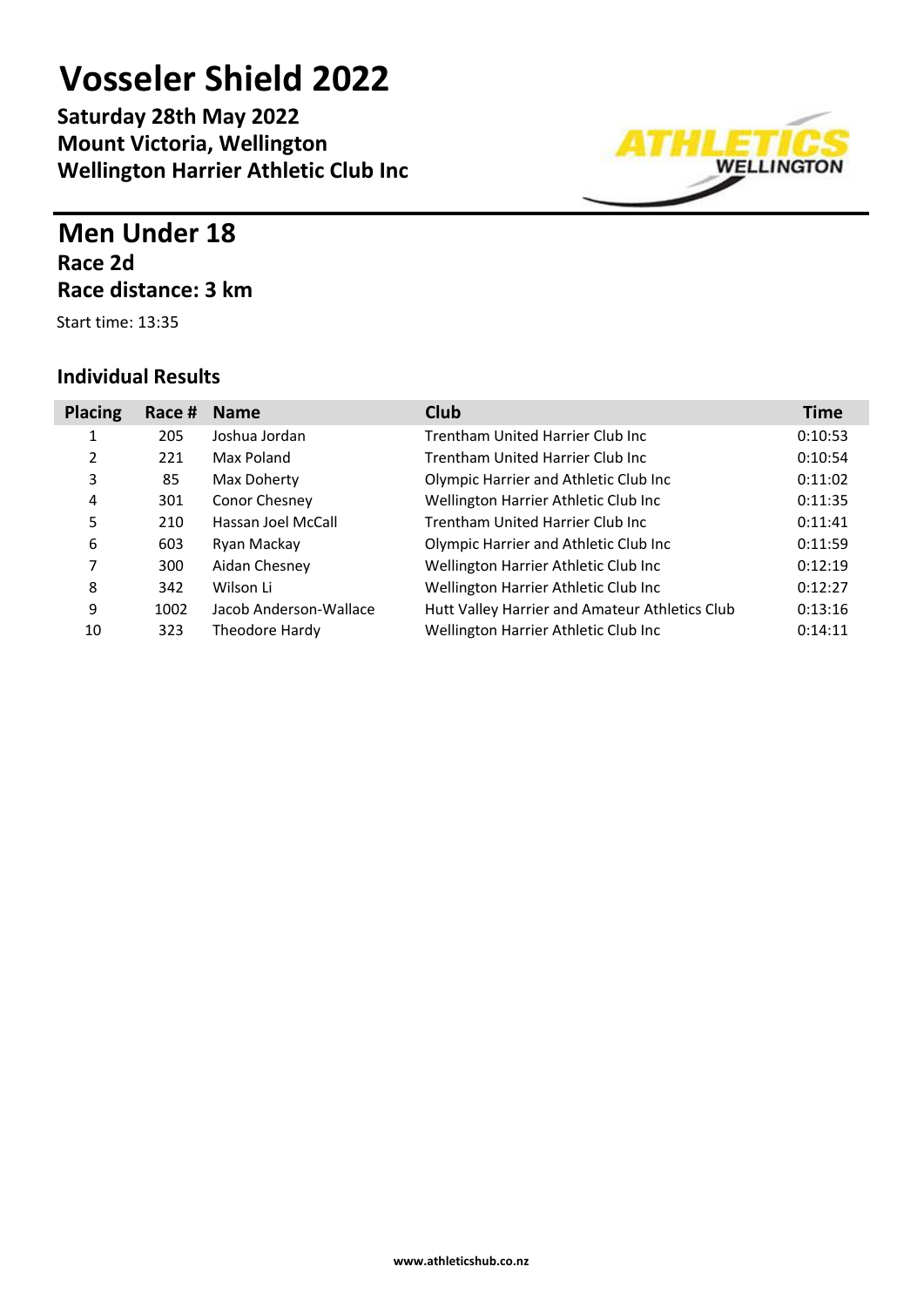**Saturday 28th May 2022 Mount Victoria, Wellington Wellington Harrier Athletic Club Inc**



### **Men Under 20 Race 1j Race distance: 3 km**

Start time: 13:35

| <b>Placing</b> | Race # Name |                | Club                              | <b>Time</b> |
|----------------|-------------|----------------|-----------------------------------|-------------|
|                |             | Flynn Register | Athletics & Cycling Masterton     | 0:12:01     |
| $\mathcal{L}$  | 263         | Shawn Peng     | Victoria University Athletic Club | 0:12:36     |
| ર              | 179         | findlay benge  | Trentham United Harrier Club Inc  | 0:13:12     |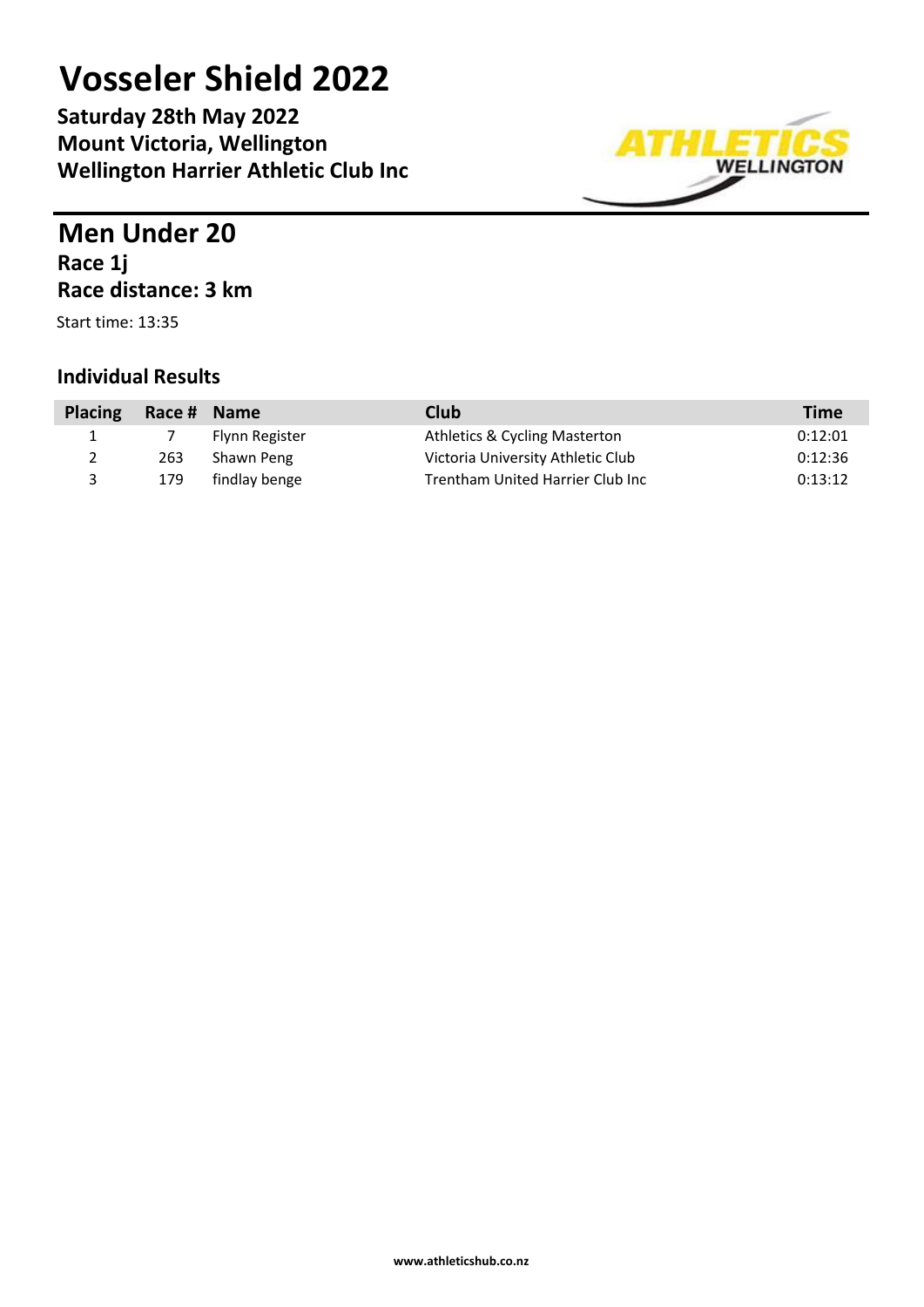**Saturday 28th May 2022 Mount Victoria, Wellington Wellington Harrier Athletic Club Inc**

### **Senior Men Race 5a Race distance: 10 km**

Start time: 14:30



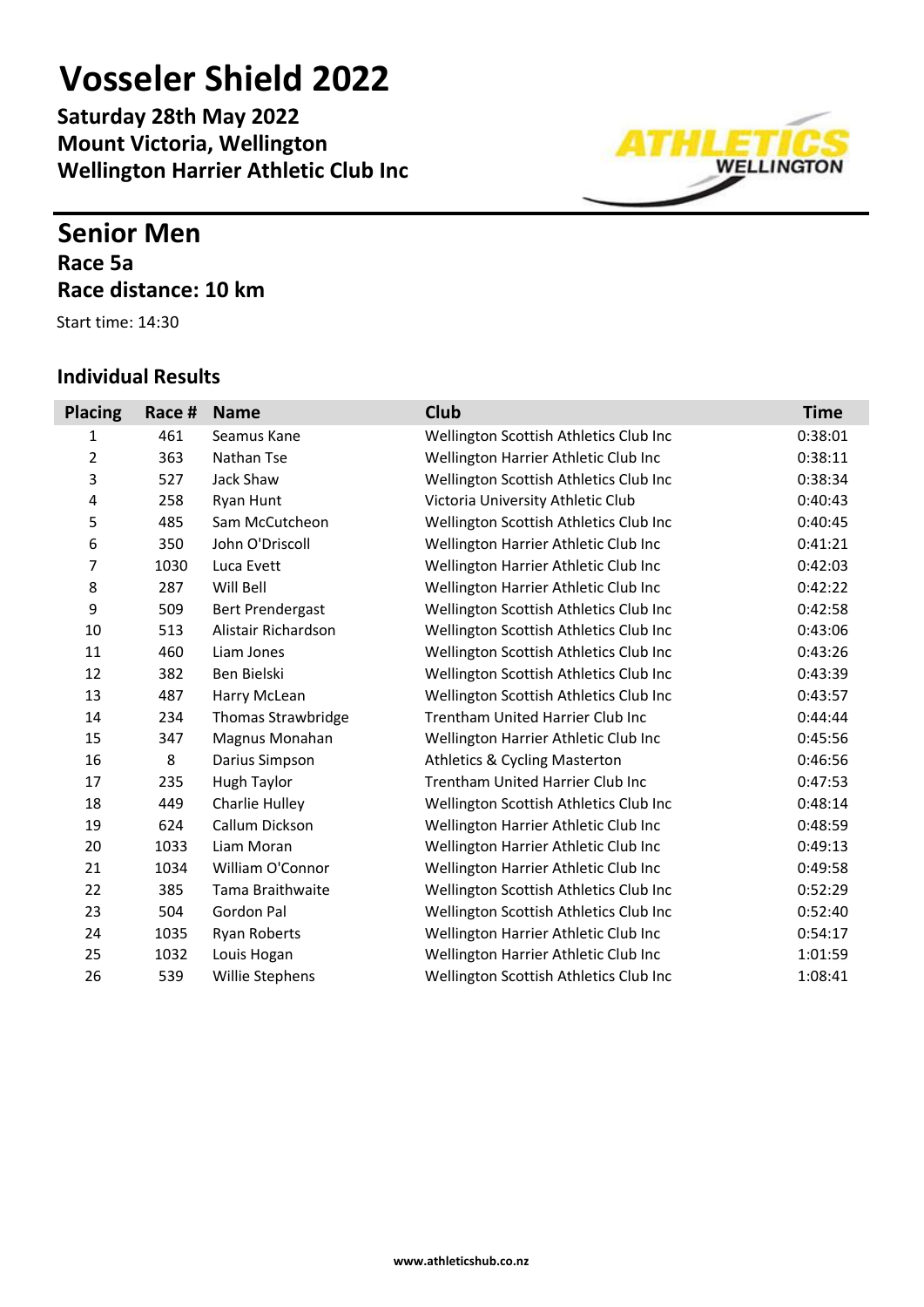**Saturday 28th May 2022 Mount Victoria, Wellington Wellington Harrier Athletic Club Inc**

### **Masters Men 35 Race 5b Race distance: 10 km**

Start time: 14:30

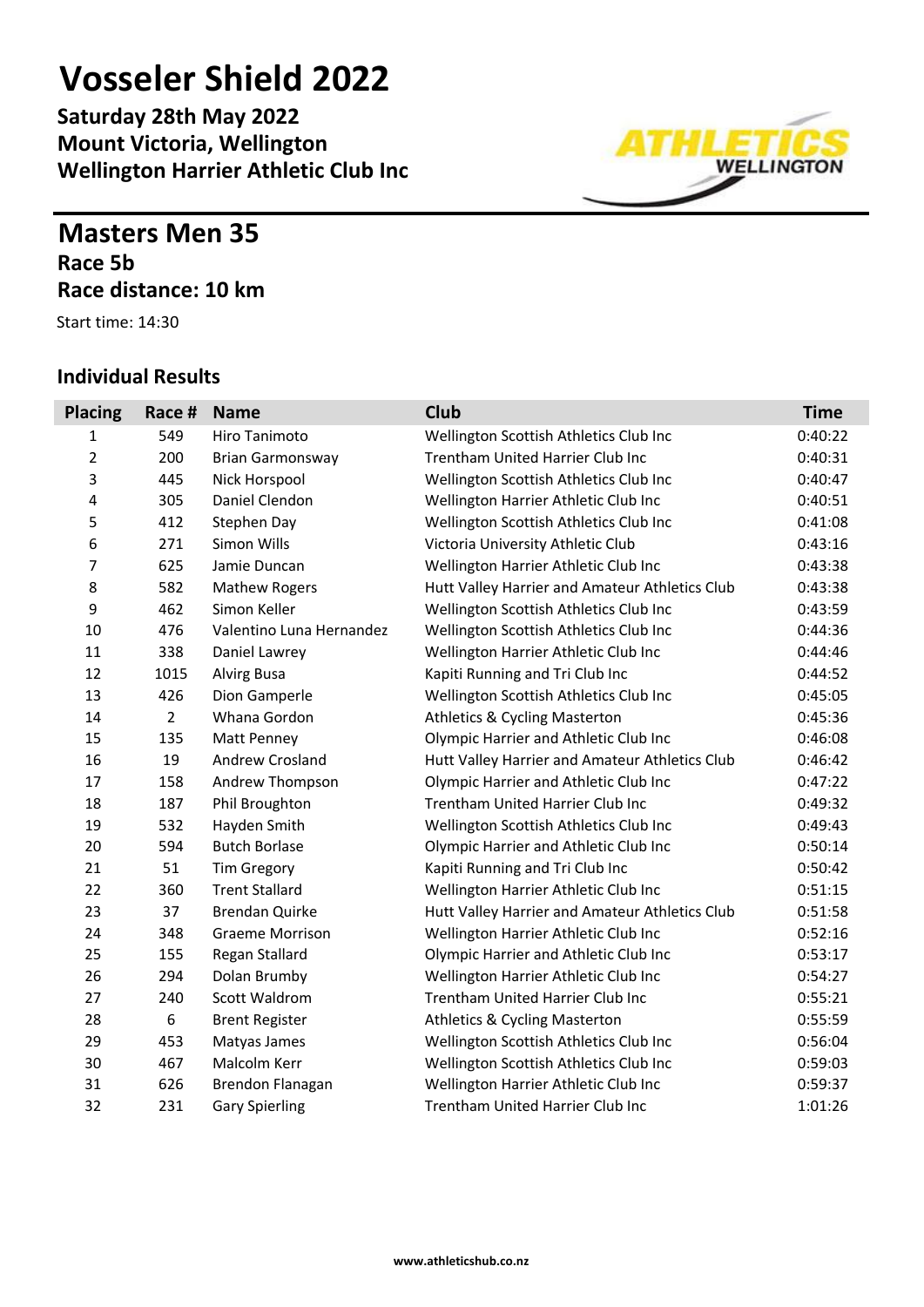**Saturday 28th May 2022 Mount Victoria, Wellington Wellington Harrier Athletic Club Inc**

### **Masters Men 50 Race 5c Race distance: 10 km**

Start time: 14:30

#### **Individual Results**



диндэн **WELLINGTON**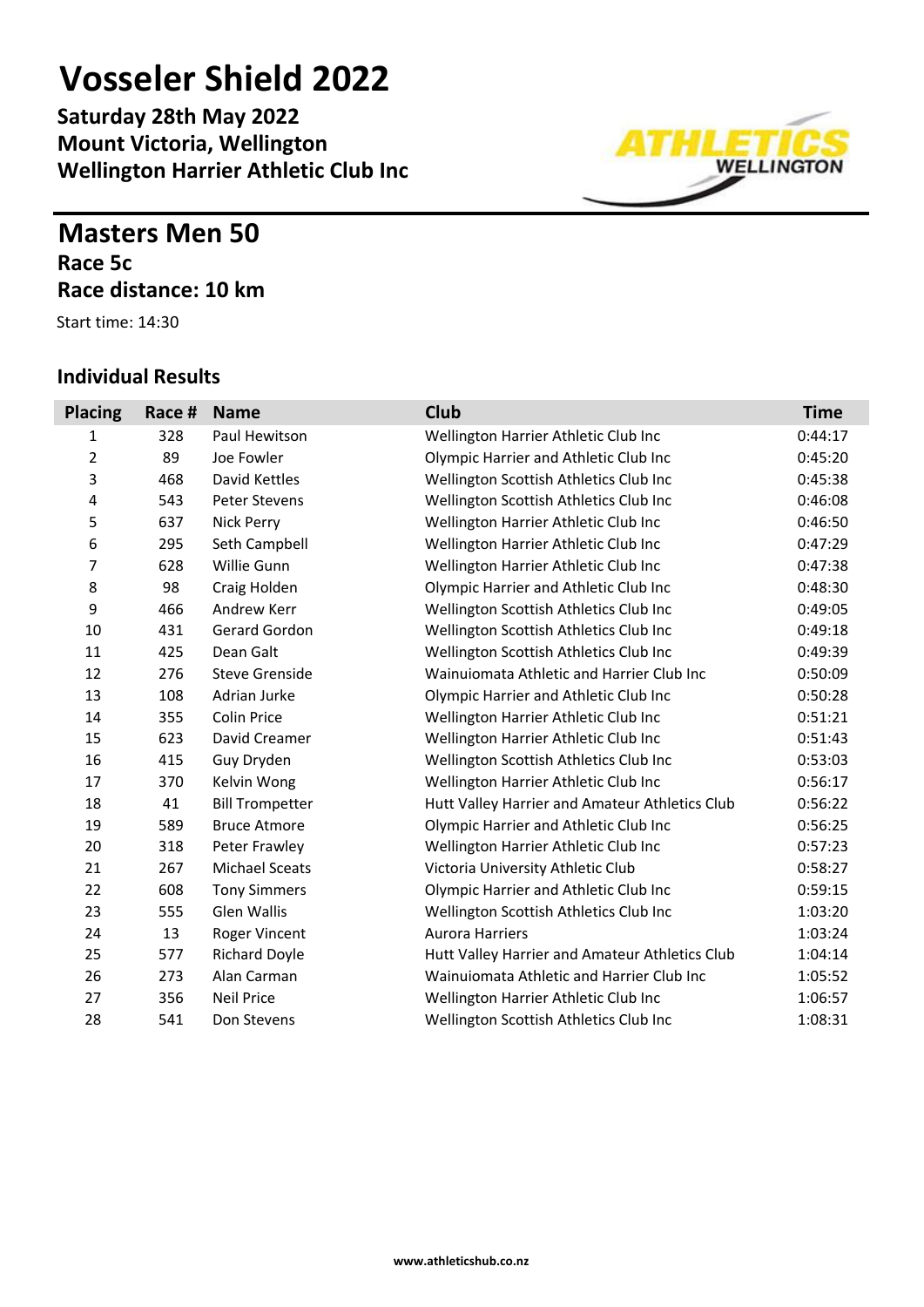**Saturday 28th May 2022 Mount Victoria, Wellington Wellington Harrier Athletic Club Inc**

### **Masters Men 60 Race 1g Race distance: 5 km**

Start time: 12:40



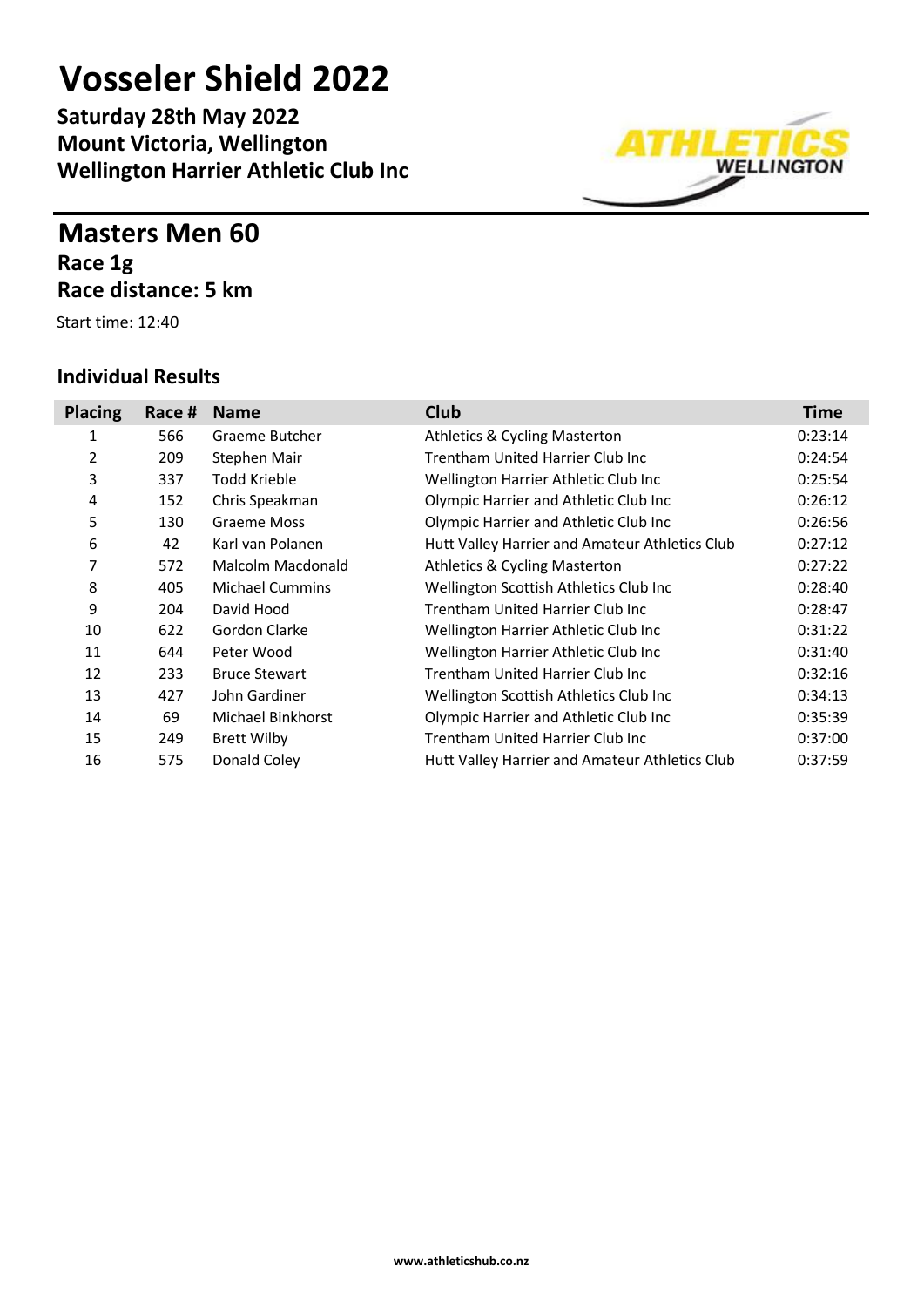**Saturday 28th May 2022 Mount Victoria, Wellington Wellington Harrier Athletic Club Inc**

### **Masters Men 65 Race 1h Race distance: 5 km**

Start time: 12:40

| <b>Placing</b> | Race # | <b>Name</b>            | <b>Club</b>                              | <b>Time</b> |
|----------------|--------|------------------------|------------------------------------------|-------------|
| 1              | 5      | <b>Tony Price</b>      | <b>Athletics &amp; Cycling Masterton</b> | 0:27:05     |
| 2              | 354    | Steve Plowman          | Wellington Harrier Athletic Club Inc     | 0:28:49     |
| 3              | 645    | Desmond Young          | Wellington Harrier Athletic Club Inc     | 0:28:57     |
| 4              | 144    | <b>Brian Rusbridge</b> | Olympic Harrier and Athletic Club Inc    | 0:30:43     |
| 5              | 343    | Duncan Matthews        | Wellington Harrier Athletic Club Inc     | 0:30:48     |
| 6              | 309    | Peter Corbett          | Wellington Harrier Athletic Club Inc     | 0:31:03     |
| 7              | 437    | Chris Harp             | Wellington Scottish Athletics Club Inc   | 0:31:35     |
| 8              | 133    | Max O'Kane             | Olympic Harrier and Athletic Club Inc    | 0:32:25     |
| 9              | 567    | Norman Chu             | <b>Athletics &amp; Cycling Masterton</b> | 0:33:36     |
| 10             | 12     | James Sutton           | <b>Aurora Harriers</b>                   | 0:35:05     |

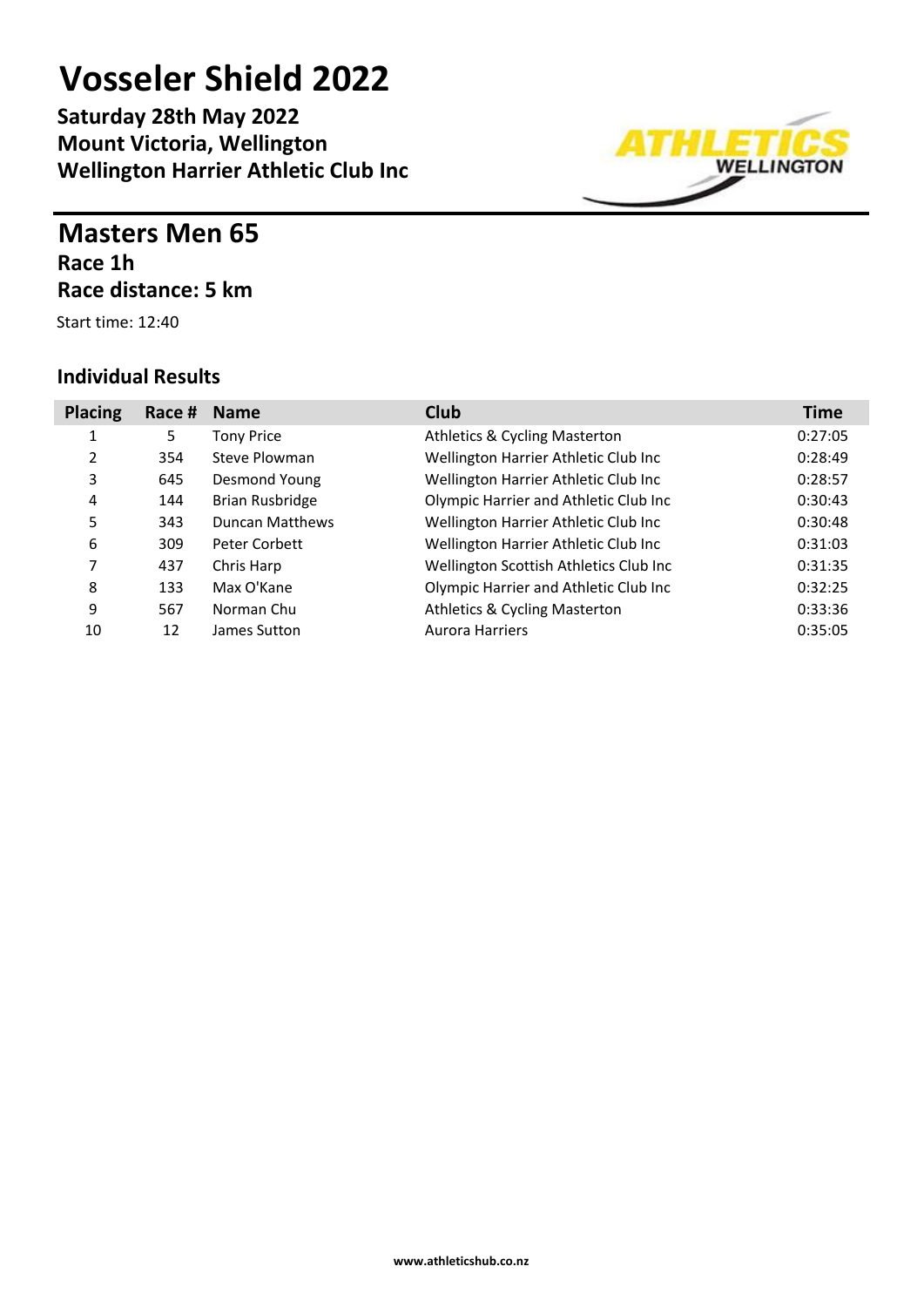**Saturday 28th May 2022 Mount Victoria, Wellington Wellington Harrier Athletic Club Inc**

### **Masters Men 70 Race 1i Race distance: 5 km**

Start time: 12:40

| <b>Placing</b> | Race # | <b>Name</b>        | <b>Club</b>                                    | <b>Time</b> |
|----------------|--------|--------------------|------------------------------------------------|-------------|
| 1              | 324    | <b>Brian Hayes</b> | Wellington Harrier Athletic Club Inc           | 0:29:40     |
| 2              | 439    | Jonathon Harper    | Wellington Scottish Athletics Club Inc         | 0:32:49     |
| 3              | 517    | Paul Rodway        | Wellington Scottish Athletics Club Inc         | 0:34:26     |
| 4              | 280    | Jeff Annan         | Wellington Harrier Athletic Club Inc           | 0:34:38     |
| 5              | 314    | Tony Dawbin        | Wellington Harrier Athletic Club Inc           | 0:35:35     |
| 6              | 569    | David Farlow       | <b>Athletics &amp; Cycling Masterton</b>       | 0:38:32     |
| 7              | 48     | Peter Ellis        | Kapiti Running and Tri Club Inc                | 0:38:46     |
| 8              | 10     | Hadley Bond        | <b>Aurora Harriers</b>                         | 0:39:06     |
| 9              | 630    | Chris Hickey       | Wellington Harrier Athletic Club Inc           | 0:39:16     |
| 10             | 1012   | Albert van Veen    | Hutt Valley Harrier and Amateur Athletics Club | 0:41:13     |